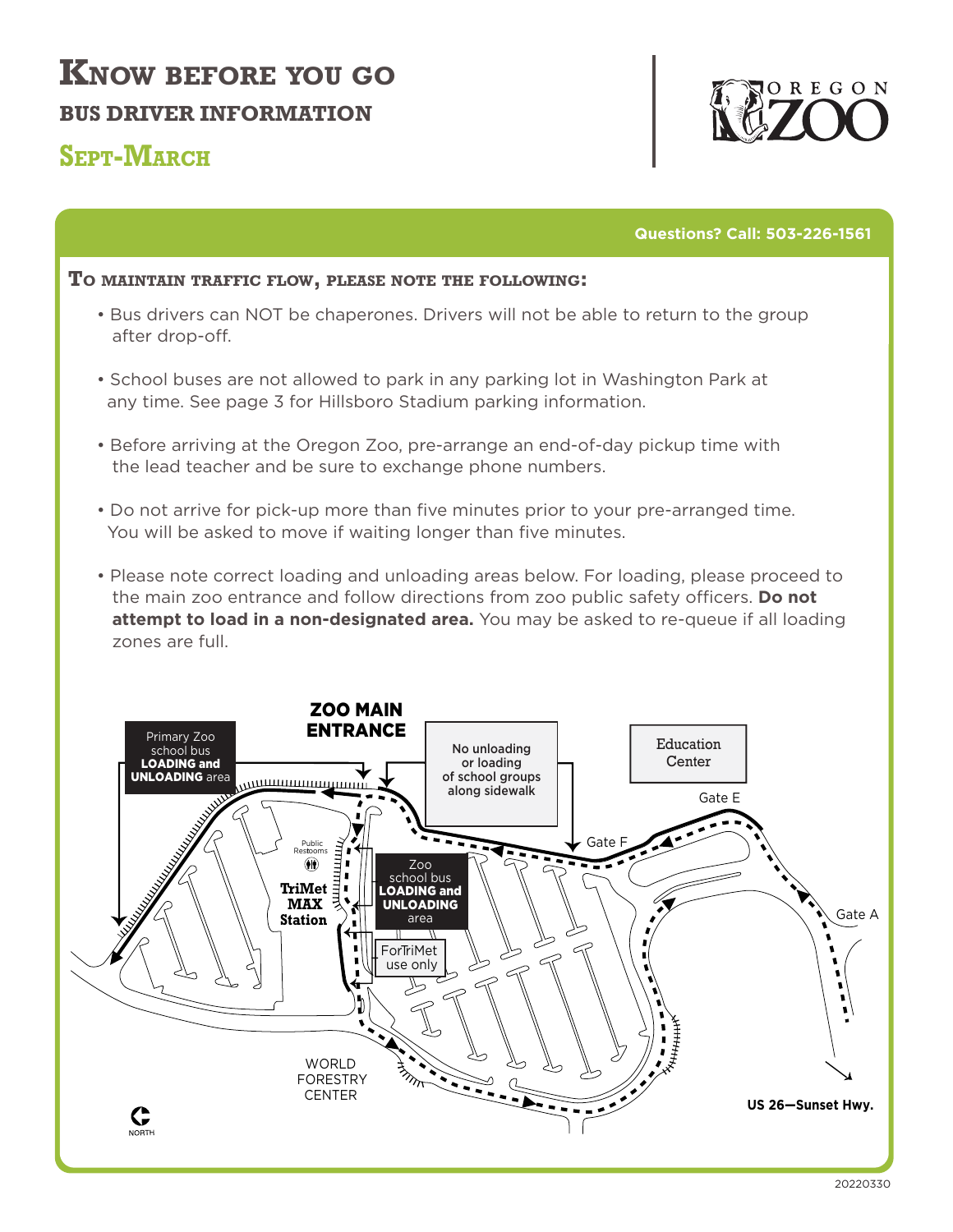# **KNOW BEFORE YOU GO BUS DRIVER INFORMATION**

### **APRIL-JUNE**



**Questions? Call: 503-226-1561**

#### **TO MAINTAIN TRAFFIC FLOW, PLEASE NOTE THE FOLLOWING:**

- Bus drivers can NOT be chaperones. Drivers will not be able to return to the group after drop-off.
- School buses are not allowed to park in any parking lot in Washington Park at any time. See page 3 for Hillsboro Stadium parking information.
- Before arriving at the Oregon Zoo, pre-arrange an end-of-day pickup time with the lead teacher and be sure to exchange phone numbers.
- Do not arrive for pick-up more than five minutes prior to your pre-arranged time. You will be asked to move if waiting longer than five minutes.
- Please note correct loading and unloading areas below. For loading, please proceed to the main zoo entrance and follow directions from zoo public safety officers. Do not **attempt to load in a non-designated area.** You may be asked to re-queue if all loading zones are full.